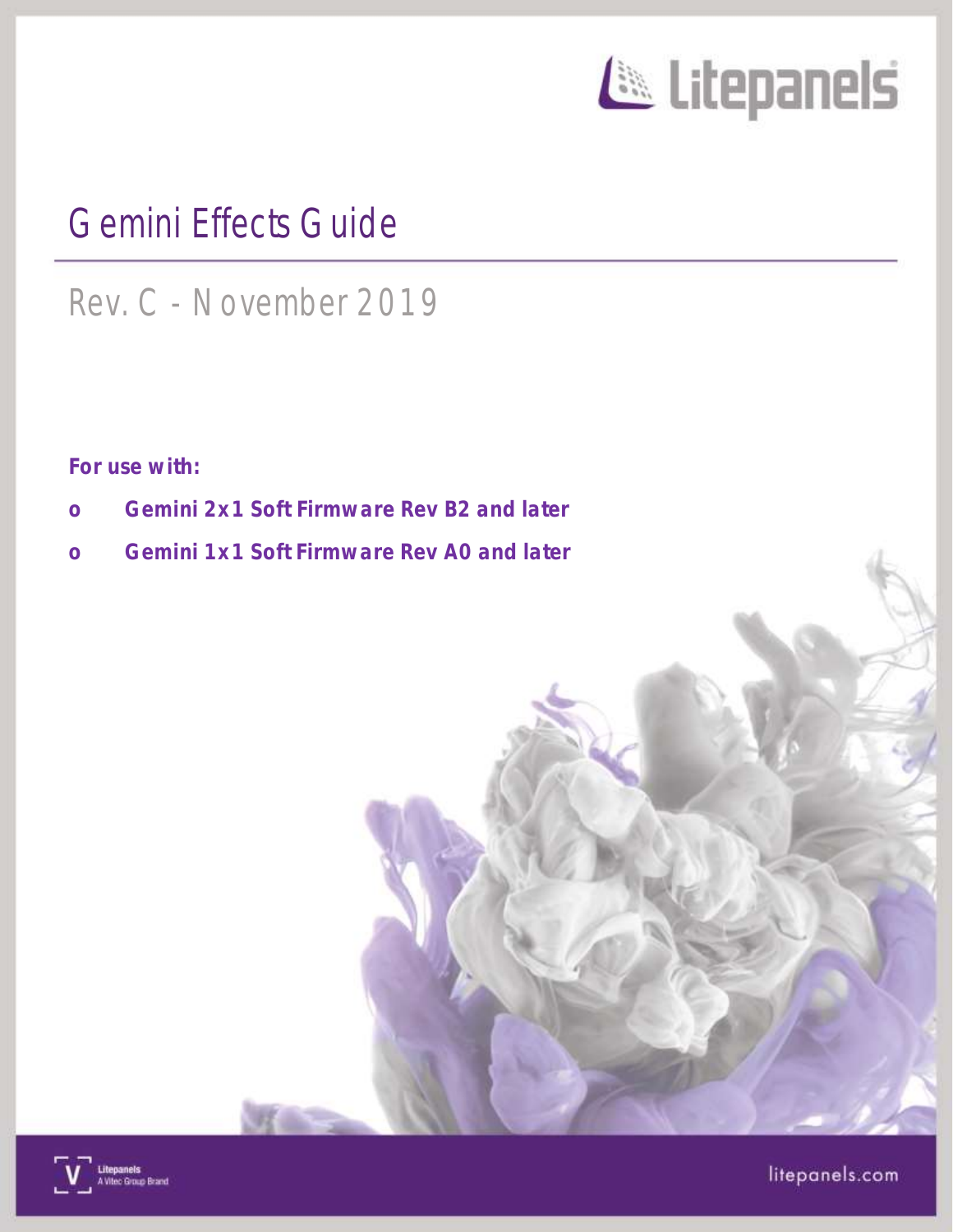## <span id="page-1-0"></span>**Contents**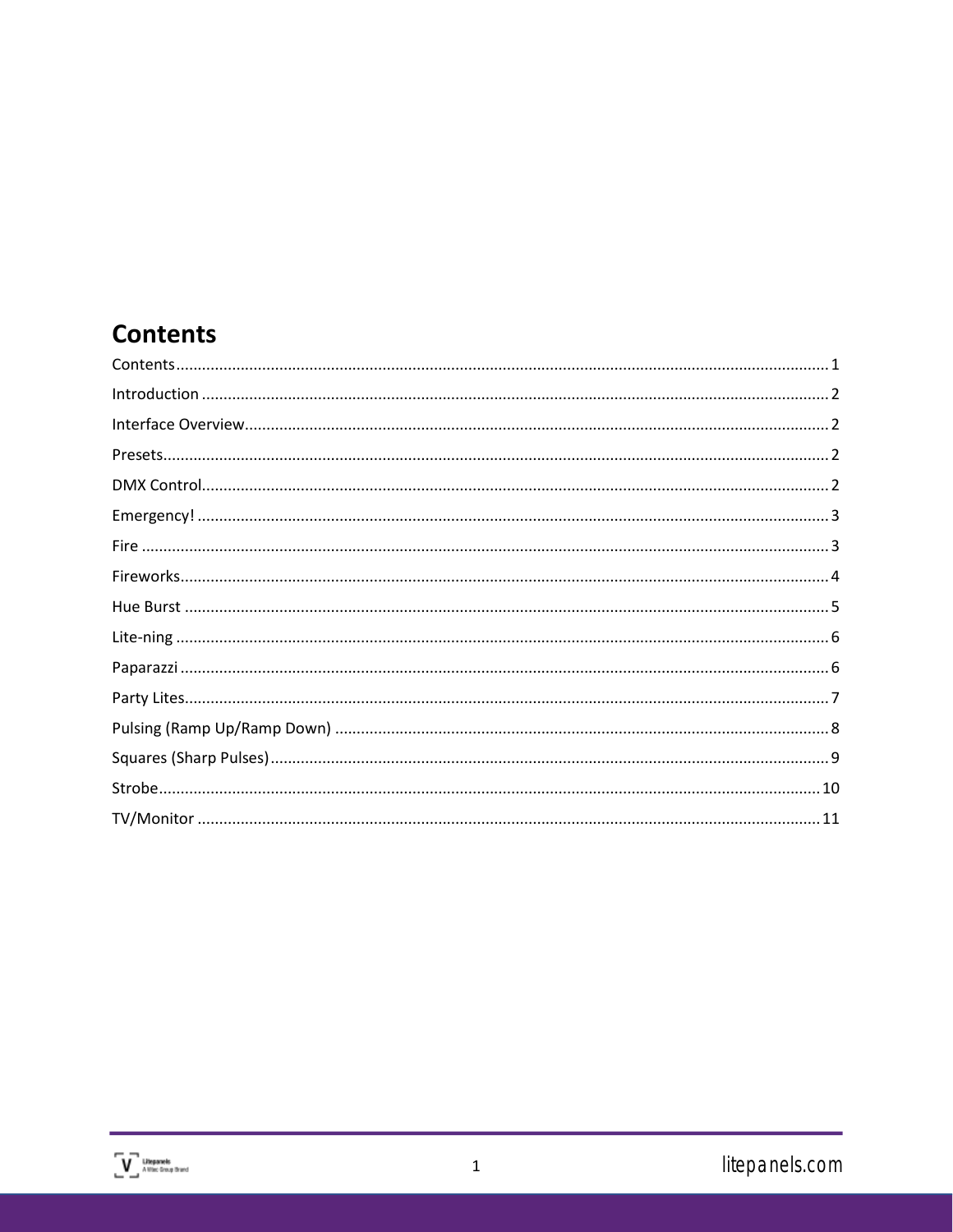## <span id="page-2-0"></span>**Introduction**

The Gemini family of lights has a robust Effects Mode for creating a wide range of dynamic lighting effects. Each effect can be customized to create thousands of variations. This document provides detailed descriptions of each effect parameter and how it is accessed and controlled through the onboard user interface.

To enter Effects Mode, press the LEFT KNOB to open the main menu and scroll to EFFECTS MODE by twisting the LEFT KNOB. Press the LEFT KNOB to enter Effects mode. Within Effects mode, turn the LEFT KNOB to choose a particular effect and press the LEFT KNOB to activate the selected effect. The interface will switch to Parameter Control Mode, where you can customize the individual parameter of the selected effect.

## <span id="page-2-1"></span>**Interface Overview**

Effect parameters are controlled and adjusted using the three knobs next to the display screen. The configuration of these controls is displayed on the interface screen. In general, the RIGHT knob will control the dimming parameter of the effect. Pressing the LEFT knob will Change Parameter Rows (when available) and turning a knob will adjust the associated parameter's value. Using these basic rules, it's very easy to dial in the exact effect you are looking for.

#### <span id="page-2-2"></span>**Presets**

Once you've configured an effect to your liking, it can be saved as a preset. First, ensure the Preset Selector is set to the A side (the light next to the "A" will be illuminated). Press and hold any of the six Preset buttons until the acknowledgement screen appears and the current effect will be saved into the selected preset location.

To recall a preset, simply press the Preset button and the effect will be recalled. Note: this will replace the current fixture configuration, so be sure to save any current settings as a separate preset before recalling.

# <span id="page-2-3"></span>**DMX Control**

Many parameters for individual effects can be adjusted or triggered via DMX, allowing remote operation and control. For details on specific channel assignments and values, consult the **Gemini DMX Guide**.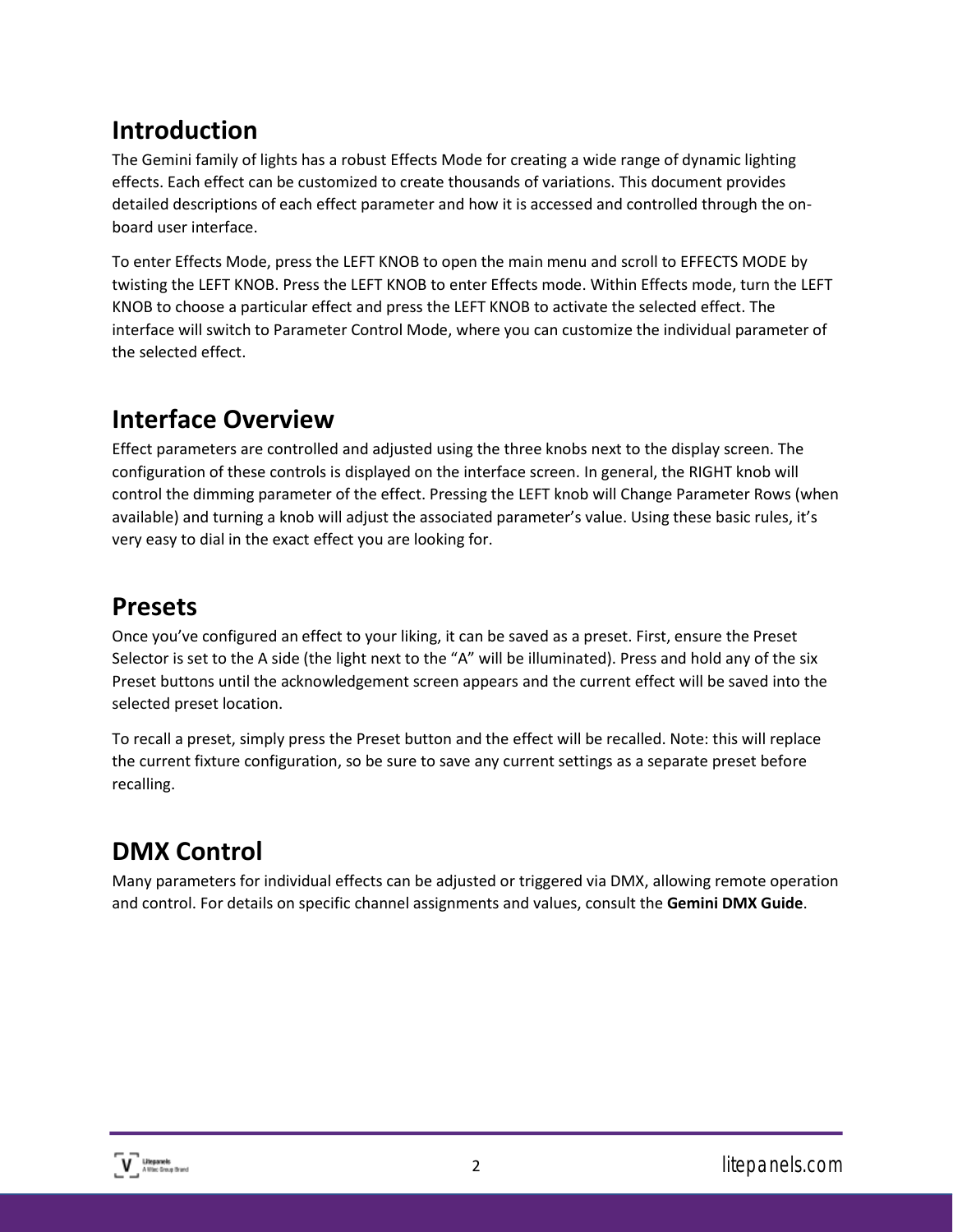## <span id="page-3-0"></span>**Emergency!**

Simulates flashing lights for various types of emergency vehicles

|             | LEFT                 | <b>CENTER</b>                                                            | <b>RIGHT</b>        |
|-------------|----------------------|--------------------------------------------------------------------------|---------------------|
|             | <b>PULSES</b>        | <b>COLORS</b>                                                            | <b>DIM</b>          |
|             | Select groups of     | Select from:                                                             | $0 = No$ Output     |
| <b>TURN</b> | 1, 2, 3, 4, 5 pulses | Blue; Red; Amber; Blue/Red;<br>Blue/Amber; Blue/White;<br>Blue/Red/White | $100 = Full Output$ |

#### <span id="page-3-1"></span>**Fire**

Simulates a wide variety of fire effects from a match to a candle to a bonfire

|                                                             | <b>LEFT</b>                                                                                                  | <b>CENTER</b>                                                                                                                                                                                                                    | <b>RIGHT</b>                                         |
|-------------------------------------------------------------|--------------------------------------------------------------------------------------------------------------|----------------------------------------------------------------------------------------------------------------------------------------------------------------------------------------------------------------------------------|------------------------------------------------------|
| <b>TURN</b>                                                 | <b>HUE</b><br>Color wheel in degrees<br>$Red = 0$<br>Green = $120$<br>Blue = $240$                           | <b>SAT</b><br>Purity of the HUE<br>$0 = White (5600K)$<br>$100$ = Pure Color                                                                                                                                                     |                                                      |
| <b>TURN</b>                                                 | <b>RATE</b><br>Adjust the flicker rate<br>of the flames<br>Eg:<br>$1 =$ Slow flicker<br>$100$ = Fast flicker | <b>DEPTH</b><br>Adjust the range of the<br>intensities of the flames<br>Eg:<br>$0 = No$ change in intensity<br>$100$ = Large range in intensity                                                                                  | <b>DIM</b><br>$0 = No$ Output<br>$100 =$ Full Output |
| <b>PRESS</b>                                                | Change Row                                                                                                   | <b>COLOR MIX</b><br>Select how intensity affects HUE<br>Eg:<br>1-CLR = Only selected HUE used<br>NARROW = Intensity affects HUE<br>slightly<br>MED = Intensity affects HUE<br>moderately<br>WIDE = Intensity affects HUE greatly |                                                      |
| Notes:<br>COLOR MIX: Larger intensities lower the HUE value |                                                                                                              |                                                                                                                                                                                                                                  |                                                      |

RATE: Smaller values used for larger flames, larger values used for smaller flames. Ex. Candle RATE = 80 DEPTH: Smaller values used for smaller flames, larger values used for larger flames

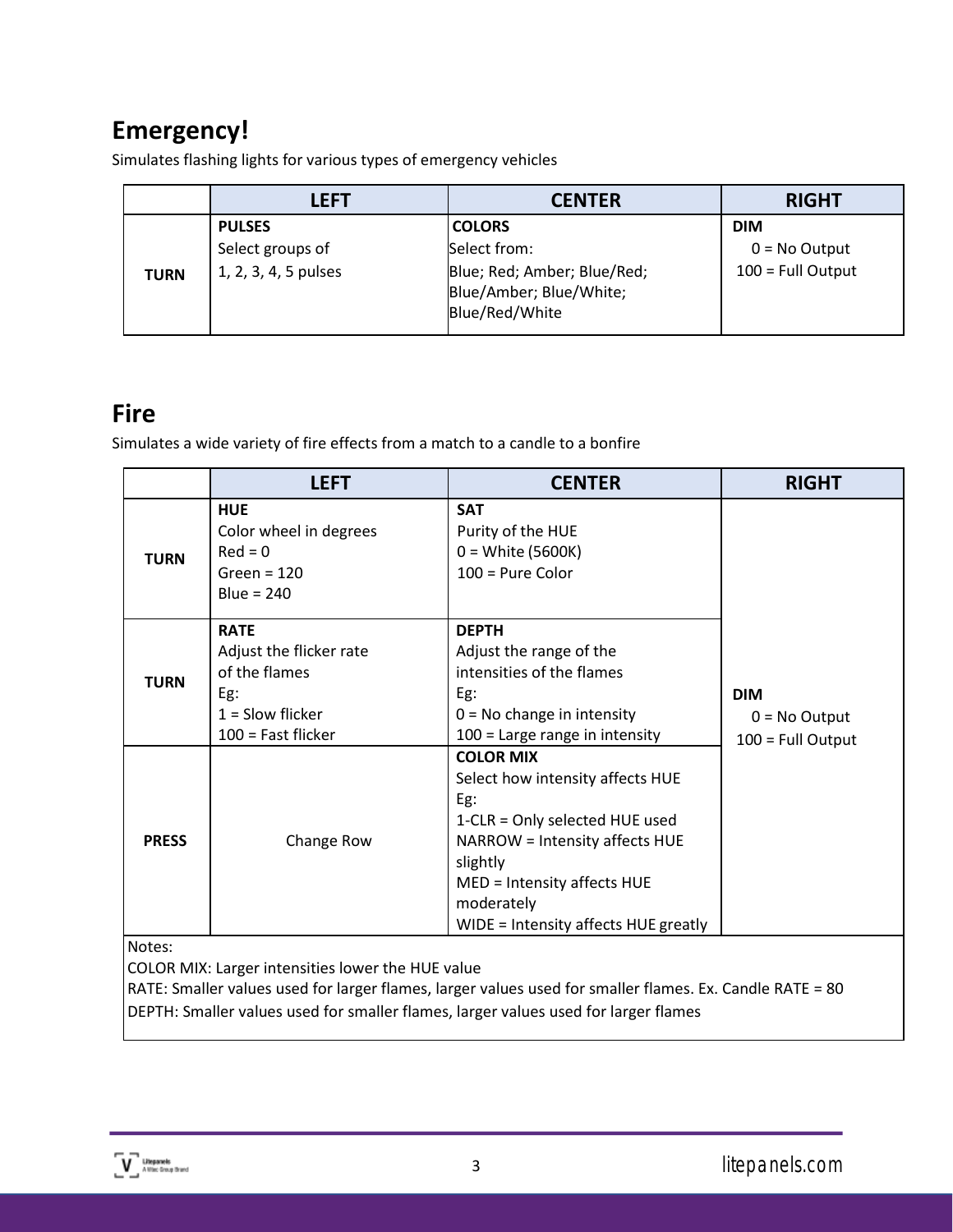#### <span id="page-4-0"></span>**Fireworks**

Simulates a fireworks display

|              | <b>LEFT</b>                    | <b>CENTER</b>                           | <b>RIGHT</b>            |
|--------------|--------------------------------|-----------------------------------------|-------------------------|
|              | <b>FREQ</b>                    | <b>COLORS</b>                           | <b>DIM</b>              |
|              | Adjust the amount of           | Select the colors used in the fireworks | $0 = No$ Output         |
|              | fireworks bursts per time      | Red/White/Blue                          | 100 = Full Output       |
| <b>TURN</b>  | Eg:                            | Red/Green/Blue                          |                         |
|              | $0 = No$ bursts                | 6-Color                                 |                         |
|              | 50 = Medium number of bursts   | 12-Color                                |                         |
|              | $100$ = Large number of bursts | Random                                  |                         |
|              |                                | <b>SUSTAIN</b>                          | <b>TRIG</b>             |
|              |                                | Select the fade time of the bursts      | Trigger the bursts      |
| <b>PRESS</b> |                                |                                         | manually, regardless of |
|              |                                | SHORT = Burst decays quickly            | the FREQ setting        |
|              |                                | MED = Burst decays moderately           |                         |
|              |                                | LONG = Burst decays slowly              |                         |
| Notes:       |                                |                                         |                         |
|              |                                |                                         |                         |
|              |                                |                                         |                         |
|              |                                |                                         |                         |
|              |                                |                                         |                         |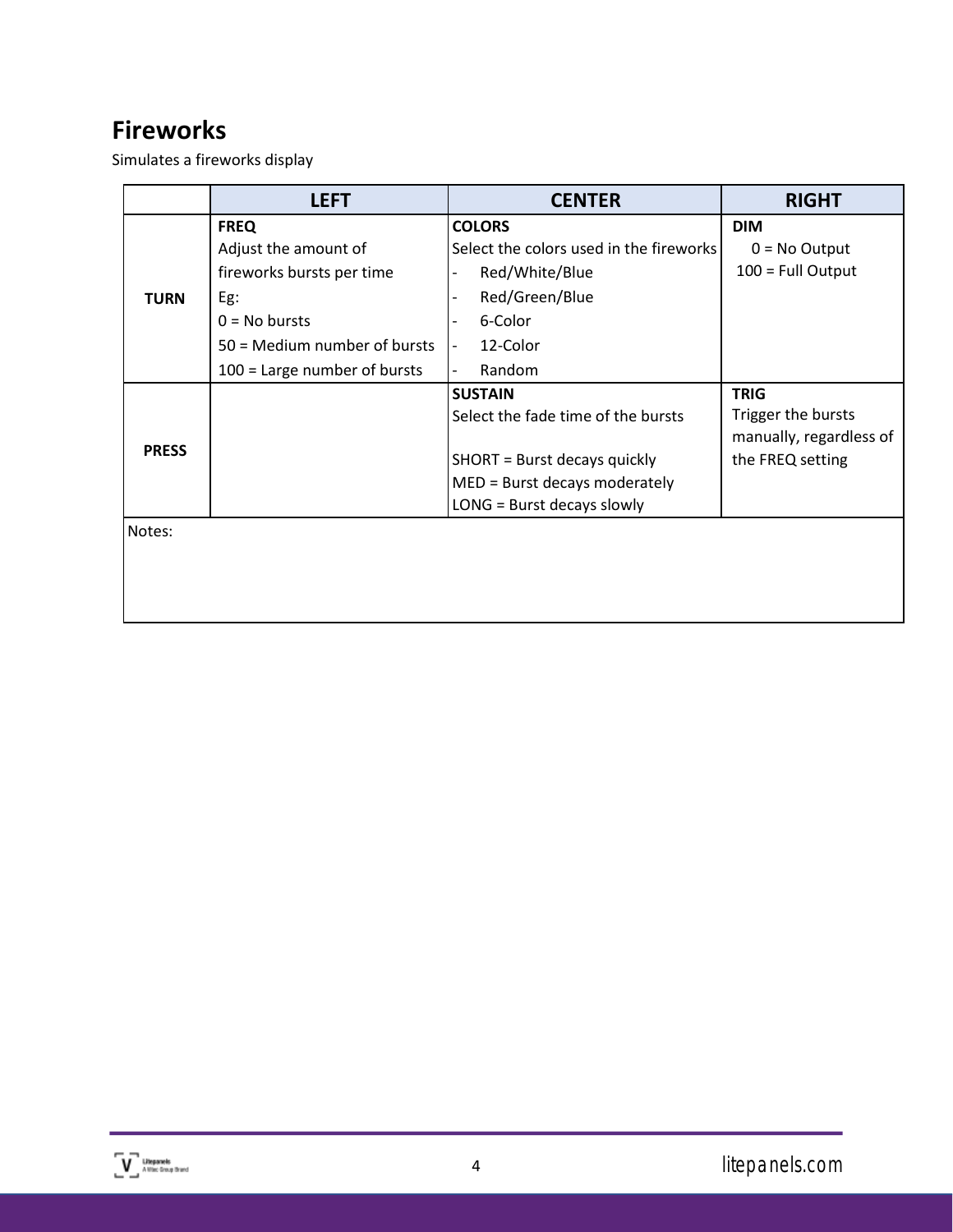#### <span id="page-5-0"></span>**Hue Burst**

Bursts of multiple 36 millisecond pulses. Can be used to simulate muzzle flashes

|                                    | <b>LEFT</b>                                                                                                                                                                     | <b>CENTER</b>                                                                                                                                                              | <b>RIGHT</b>                                                         |
|------------------------------------|---------------------------------------------------------------------------------------------------------------------------------------------------------------------------------|----------------------------------------------------------------------------------------------------------------------------------------------------------------------------|----------------------------------------------------------------------|
| <b>TURN</b>                        | <b>HUE</b><br>Color wheel in degrees<br>$Red = 0$<br>Green = $120$<br>Blue = $240$                                                                                              | <b>SAT</b><br>Purity of the HUE<br>$0 = White (5600K)$<br>$100$ = Pure Color                                                                                               | <b>DIM</b><br>$0 = No$ Output<br>100 = Full Output                   |
| <b>TURN</b>                        | <b>GAP</b><br>Adjust the amount of time in<br>between pulses in a burst<br>Adjustment Range: 36 to 400<br>milliseconds                                                          | <b>OFF TIME</b><br>Sets the repetition rate of the<br>bursts while in LOOP MODE                                                                                            | <b>QTY</b><br>$1 =$ Single pulse/burst<br>$16 = 16$ pulses/burst     |
| <b>PRESS</b>                       | Change Row                                                                                                                                                                      | <b>MODE</b><br>Select LOOP MODE or MANUAL<br><b>MODE</b><br>MANUAL MODE = TRIGGER the<br>bursts manually<br>LOOP MODE = Bursts repeat as<br>determined by OFF TIME setting | <b>TRIG</b><br>Press to trigger the<br>burst manually at any<br>time |
| Notes:<br>$\overline{\phantom{a}}$ | GAP formula for muzzle flashes: GAP= ((1/(RPMs/60)) - 0.036)x1000<br>Typical GAP settings for muzzle flashes:<br>$833$ RPM = 36 GAP<br>$700$ RPM = 50 GAP<br>$600$ RPM = 64 GAP |                                                                                                                                                                            |                                                                      |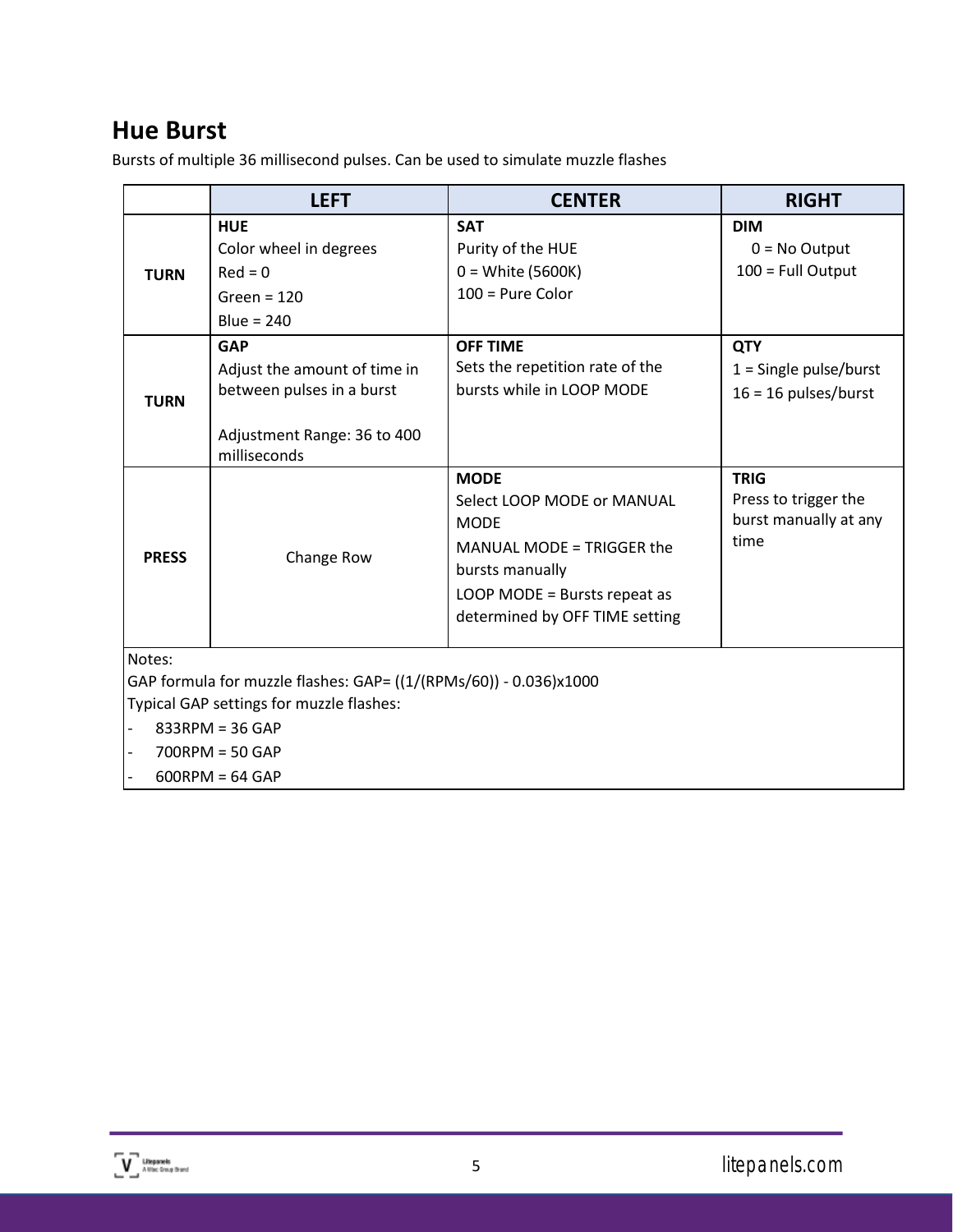# <span id="page-6-0"></span>**Lite-ning**

Simulates lightning flashes

|              | <b>LEFT</b>                                                                                      | <b>CENTER</b>                                                                                                                                                   | <b>RIGHT</b>                                                                     |
|--------------|--------------------------------------------------------------------------------------------------|-----------------------------------------------------------------------------------------------------------------------------------------------------------------|----------------------------------------------------------------------------------|
| <b>TURN</b>  | <b>RATE</b><br>Adjust the speed of<br>the undulations of the<br>lightning intensity<br>$1 - 100$ | <b>CCT</b><br>Adjust the CCT of the light<br>output from 2700K to<br>6000K                                                                                      | <b>DIM</b><br>$0 = No$ Output<br>100 = Full Output                               |
| <b>PRESS</b> |                                                                                                  | <b>MODE</b><br>Select LOOP MODE or MANUAL<br><b>MODE</b><br>MANUAL MODE = Activate the<br>lightning manually<br>LOOP MODE = Lightning is output<br>continuously | <b>BUMP</b><br>Press to activate the<br>lightning while in<br><b>MANUAL MODE</b> |
| Notes:       |                                                                                                  |                                                                                                                                                                 |                                                                                  |

# <span id="page-6-1"></span>**Paparazzi**

Simulates camera flashes

|              | <b>LEFT</b>                                                                                                                                       | <b>CENTER</b>                                                                                                                                           | <b>RIGHT</b>                                         |
|--------------|---------------------------------------------------------------------------------------------------------------------------------------------------|---------------------------------------------------------------------------------------------------------------------------------------------------------|------------------------------------------------------|
| <b>TURN</b>  | <b>FREQ</b><br>Adjust the amount of flashes<br>per time<br>Eg:<br>$0 = No$ flashes<br>100 = Large amount of flashes                               | <b>CCT</b><br>Adjust the CCT of the light output<br>from 2700K to 6000K                                                                                 | <b>DIM</b><br>$0 = No$ Output<br>$100 = Full Output$ |
| <b>PRESS</b> | <b>FLASH</b><br>Select the type of flash<br>Eg:<br>$50ms = Short flash$<br>$100ms = Med flash$<br>$150ms = Long flash$<br>BULB = Flash with decay | <b>TRIG</b><br>Select LOOP MODE or MANUAL<br><b>MODE</b><br>MANUAL MODE = Trigger a flash<br>manually<br>LOOP MODE = Flashes are output<br>continuously | <b>TRIG</b><br>Press to trigger a color<br>change    |
| Notes:       |                                                                                                                                                   |                                                                                                                                                         |                                                      |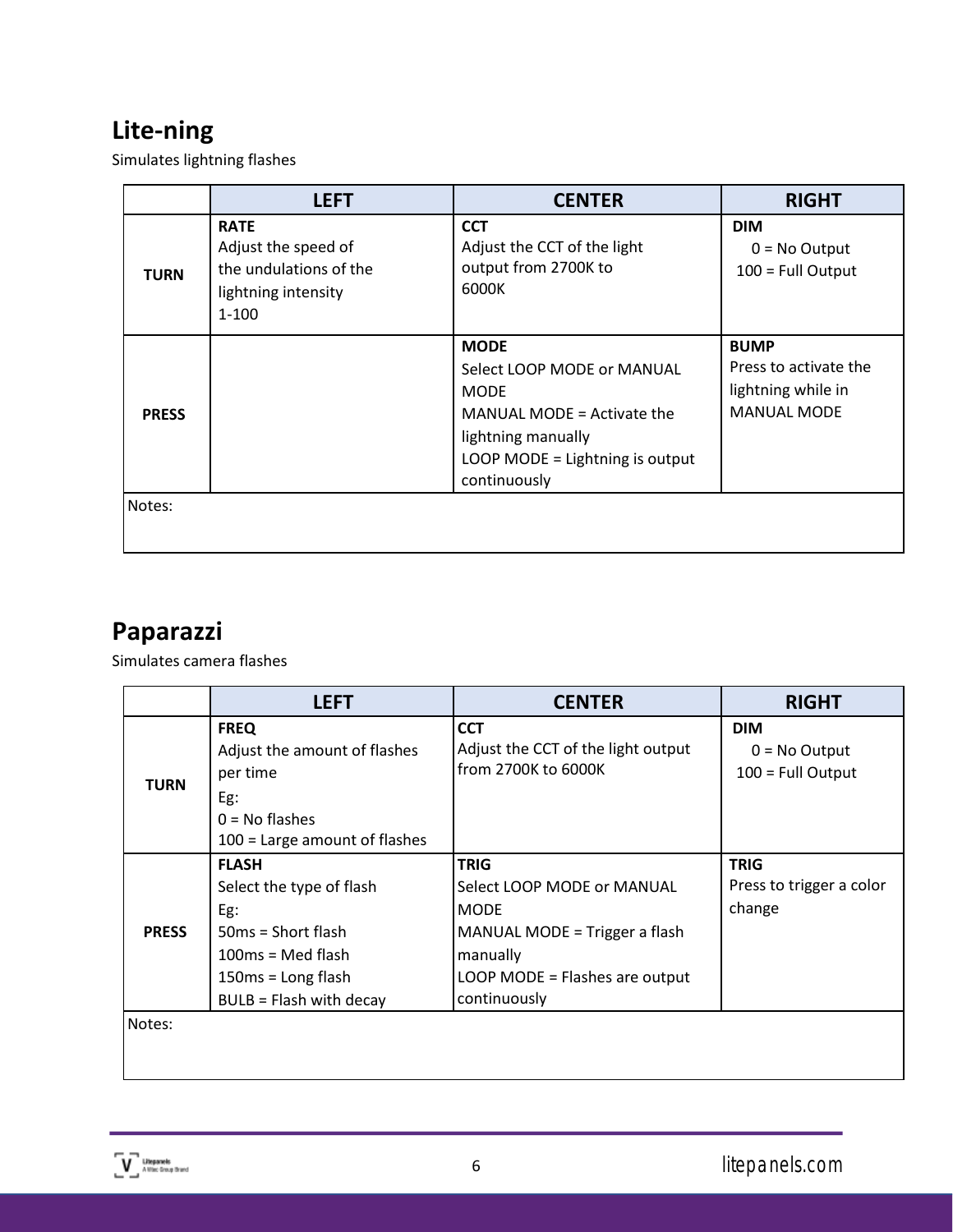## <span id="page-7-0"></span>**Party Lites**

Colored light changes at regular intervals to simulate club or party lighting

|              | <b>LEFT</b>                                                                                                                                       | <b>CENTER</b>                                                                                                                                                                                                              | <b>RIGHT</b>                                         |  |
|--------------|---------------------------------------------------------------------------------------------------------------------------------------------------|----------------------------------------------------------------------------------------------------------------------------------------------------------------------------------------------------------------------------|------------------------------------------------------|--|
| <b>TURN</b>  | <b>RATE</b><br>Adjust the amount of color<br>changes per time<br>Eg:<br>$0 =$ Long time between<br>changes<br>100 = Short time between<br>changes | <b>TYPE</b><br>Select the type of Lite Show<br>PULSING = Light fades down and<br>up between colors<br>Chase = Light cross-fades from<br>color to color<br>Blend = Color is continuously<br>output from the HUE color wheel | <b>DIM</b><br>$0 = No$ Output<br>$100 = Full Output$ |  |
| <b>PRESS</b> |                                                                                                                                                   | <b>COLORS</b><br>Select colors used in the show while<br>in PULSING or CHASE modes<br>Red/White/Blue<br>Red/Green/Blue<br>6-Color<br>12-Color<br>Random                                                                    | <b>TRIG</b><br>Press to trigger a color<br>change    |  |
| Notes:       |                                                                                                                                                   |                                                                                                                                                                                                                            |                                                      |  |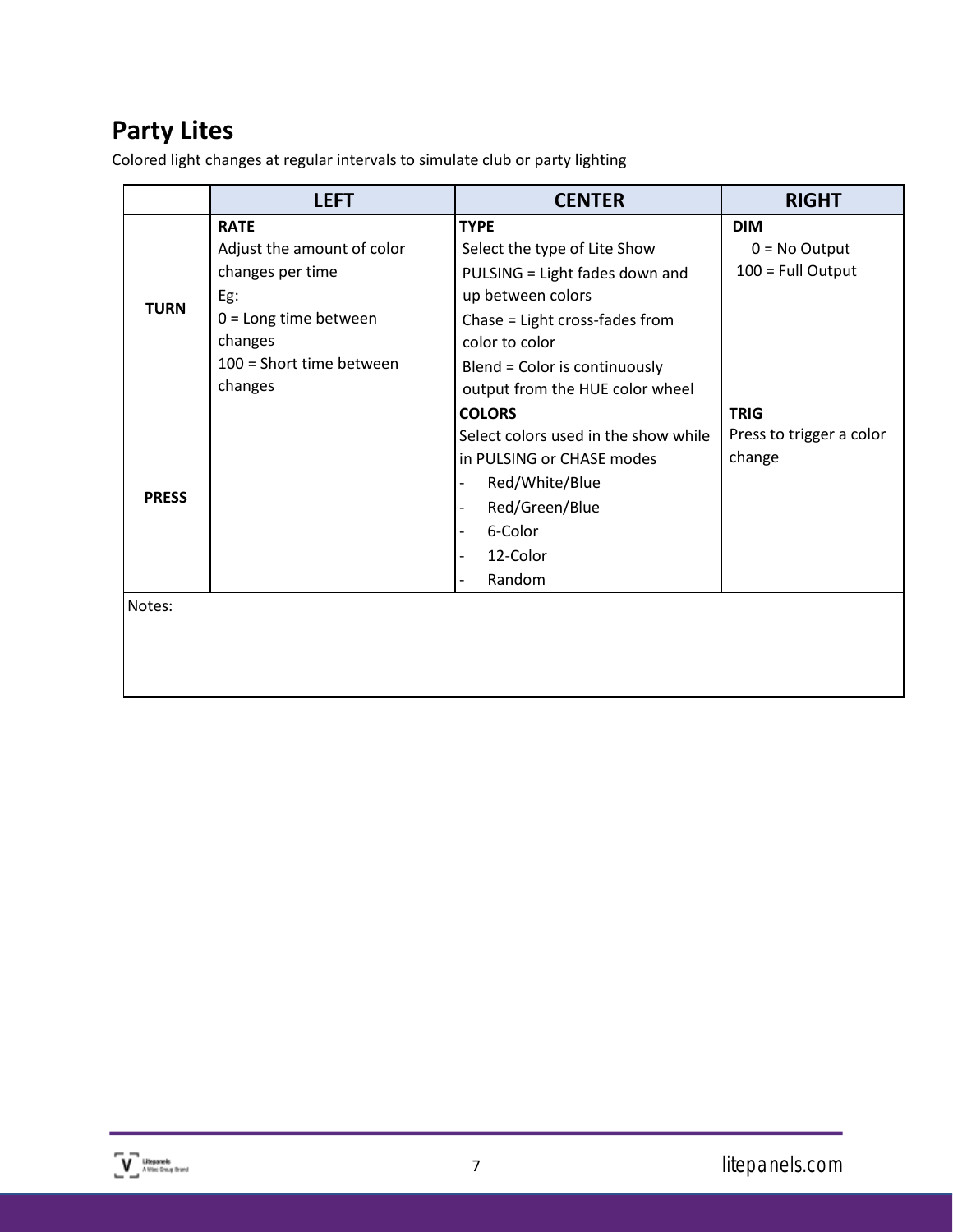# <span id="page-8-0"></span>**Pulsing (Ramp Up/Ramp Down)**

Light output level increases and decreases over a set period of time, creating a pulsating effect

|              | <b>LEFT</b>                                                                                                                                                       | <b>CENTER</b>                                                                                                                                                                  | <b>RIGHT</b>                                                                      |
|--------------|-------------------------------------------------------------------------------------------------------------------------------------------------------------------|--------------------------------------------------------------------------------------------------------------------------------------------------------------------------------|-----------------------------------------------------------------------------------|
| <b>TURN</b>  | <b>HUE</b><br>Color wheel in degrees<br>$Red = 0$<br>Green = $120$<br>Blue = $240$                                                                                | <b>SAT</b><br>Purity of the HUE<br>$0 = White (5600K)$<br>$100$ = Pure Color                                                                                                   | <b>DIM</b><br>$0 = No$ Output<br>100 = Full Output                                |
| <b>TURN</b>  | <b>RAMPT</b><br>Adjust the amount of time for<br>the pulse to ramp up<br>The same value is used for ramp<br>down<br>Eg:<br>$40 =$ Fast Ramp<br>$2000 =$ Slow Ramp | <b>ON TIME</b><br>Adjust the amount of time between<br>the end of ramp up and beginning of<br>ramp down<br>Eg:<br>25 = 25 ms before ramp down<br>5000 = 5 sec before ramp down | <b>OFF T</b><br>Adjust the amount of<br>time between pulses<br>while in LOOP MODE |
| <b>PRESS</b> | Change Row                                                                                                                                                        | <b>MODE</b><br>Select LOOP MODE or MANUAL<br>MODE.<br>MANUAL MODE= Trigger the<br>Pulses manually only.<br>LOOP MODE= Pulses repeat as<br>determined by OFF T setting.         | <b>TRIG</b><br>Press to trigger the<br>pulses manually at any<br>time             |
| Notes:       |                                                                                                                                                                   |                                                                                                                                                                                |                                                                                   |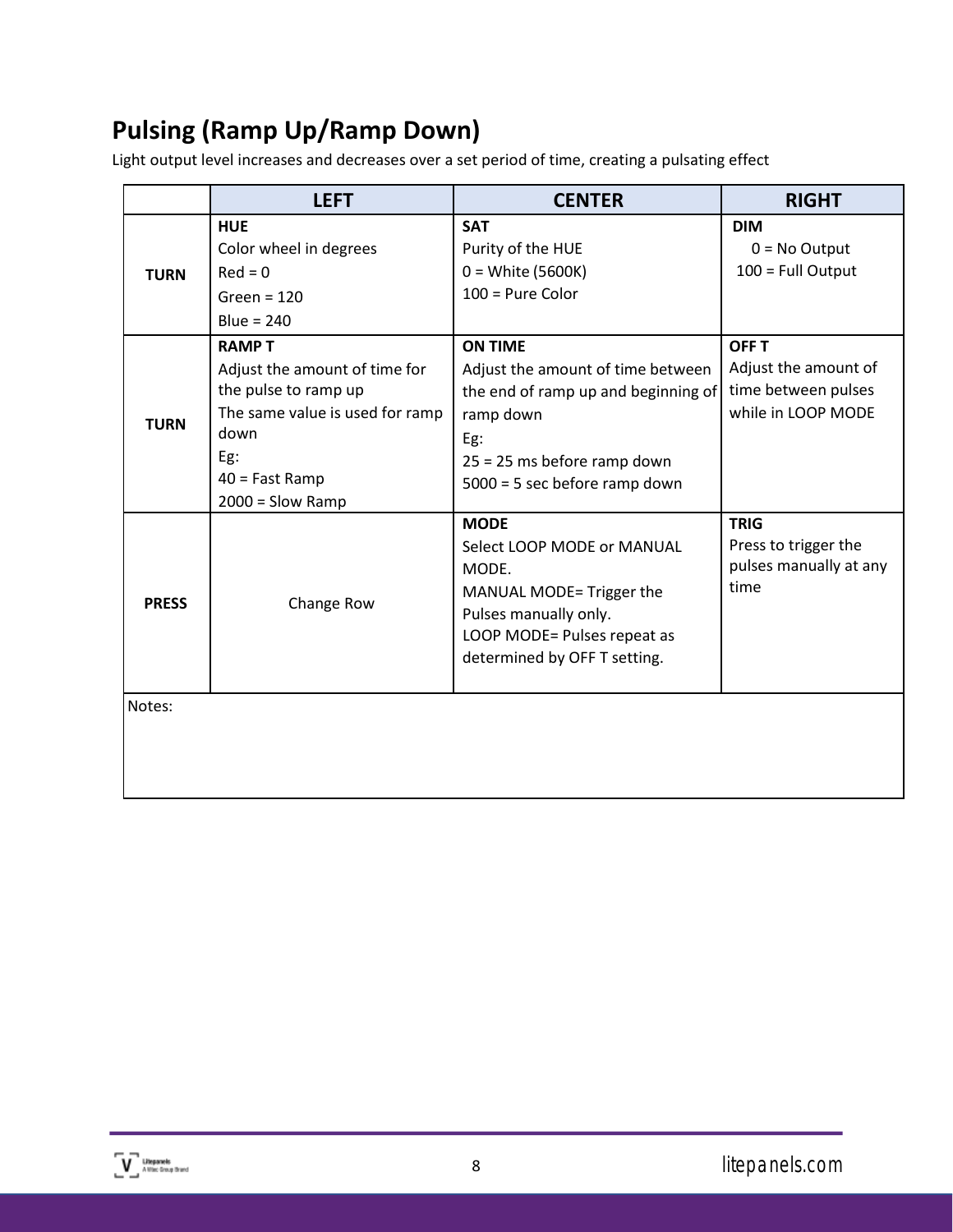# <span id="page-9-0"></span>**Squares (Sharp Pulses)**

Alternate the light output level between a high and low value either on a regular interval or when triggered manually - this creates very abrupt changes in light level output

|              | <b>LEFT</b>                  | <b>CENTER</b>                     | <b>RIGHT</b>            |
|--------------|------------------------------|-----------------------------------|-------------------------|
|              | <b>HUE</b>                   | <b>SAT</b>                        | <b>DIM</b>              |
|              | Color wheel in degrees       | Purity of the HUE                 | $0 = No$ Output         |
| <b>TURN</b>  | $Red = 0$                    | $0 = White (5600K)$               | 100 = Full Output       |
|              | Green = $120$                | $100$ = Pure Color                |                         |
|              | Blue = $240$                 |                                   |                         |
|              | <b>ON TIME</b>               | <b>OFF TIME</b>                   | <b>BIAS</b>             |
|              | Adjust the pulse duration in | Adjust the amount of time between | Adjust the light output |
| <b>TURN</b>  | milliseconds                 | pulses                            | level while between     |
|              | Eg:                          | Eg:                               | pulses                  |
|              | $30 = 30$ ms pulse           | $30 = 30$ ms OFF TIME             |                         |
|              | $5000 = 5$ sec pulse         | $5000 = 5$ sec OFF TIME           |                         |
|              |                              | <b>MODE</b>                       | <b>BUMP</b>             |
|              |                              | Select LOOP MODE                  | Press to activate the   |
|              |                              | or MANUAL MODE                    | pulses manually at any  |
| <b>PRESS</b> | Change Row                   |                                   | time                    |
|              |                              | MANUAL MODE = Activate the        |                         |
|              |                              | pulses with BUMP Only             |                         |
|              |                              | LOOP MODE = Pulses repeat as      |                         |
|              |                              | determined by OFF TIME setting    |                         |
| Notes:       |                              |                                   |                         |
|              |                              |                                   |                         |
|              |                              |                                   |                         |
|              |                              |                                   |                         |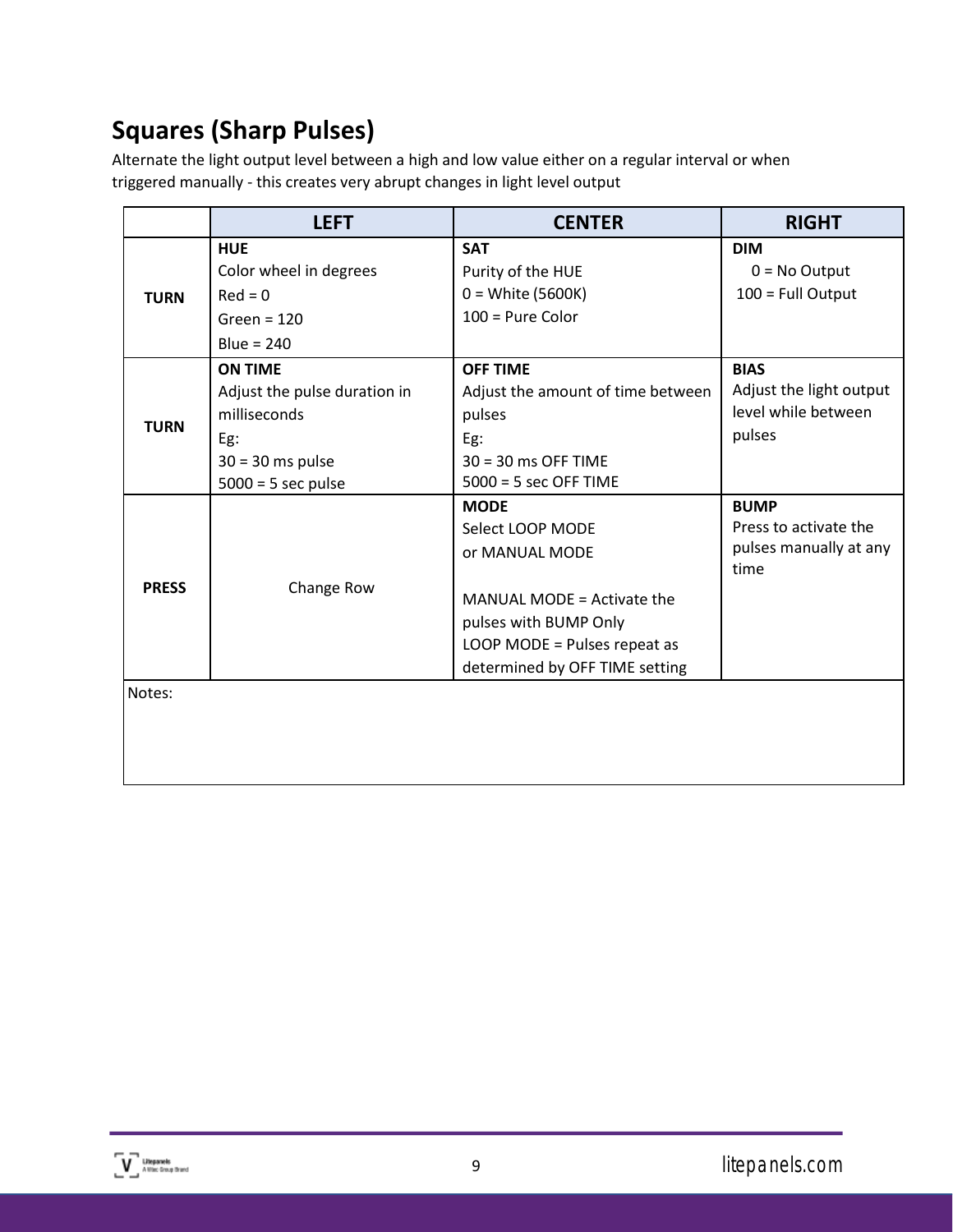## <span id="page-10-0"></span>**Strobe**

Momentarily increase the light output level on a regular interval, for a flashing effect

|              | <b>LEFT</b>                                                                                       | <b>CENTER</b>                                                                                                                                                              | <b>RIGHT</b>                                                            |  |
|--------------|---------------------------------------------------------------------------------------------------|----------------------------------------------------------------------------------------------------------------------------------------------------------------------------|-------------------------------------------------------------------------|--|
| <b>TURN</b>  | <b>HUE</b><br>Color wheel in degrees<br>$Red = 0$<br>Green = $120$<br>Blue = $240$                | <b>SAT</b><br>Purity of the HUE<br>$0 = White (5600K)$<br>$100$ = Pure Color                                                                                               | <b>DIM</b><br>$0 = No$ Output<br>$100 = Full Output$                    |  |
| <b>TURN</b>  | <b>RPM</b><br>Adjust the ON/OFF RATE<br>Eg:<br>$30 = 30$ RPM (.5HZ)<br>$1000 = 1000$ RPM (16.7HZ) | <b>DUTY</b><br>Ratio of ON-TIME vs OFF-TIME<br>Eg:<br>40 = 40% ON, 60% OFF<br>60 = 60% ON, 40% OFF                                                                         | <b>BIAS</b><br>Adjust the light output<br>level while between<br>pulses |  |
| <b>PRESS</b> | Change Row                                                                                        | <b>MODE</b><br>Select LOOP MODE<br>or MANUAL MODE<br>MANUAL MODE = Activate the<br>pulses with BUMP Only<br>LOOP MODE = Pulses repeat as<br>determined by OFF TIME setting | <b>BUMP</b><br>Press to activate the<br>pulses manually at any<br>time  |  |
| Notes:       |                                                                                                   |                                                                                                                                                                            |                                                                         |  |

The DUTY setting can be used to create non-symmetrical flashing patterns where the light is, for example, ON for a very short portion of each time interval and OFF for a longer portion. This allows very precise control of the flash pattern.